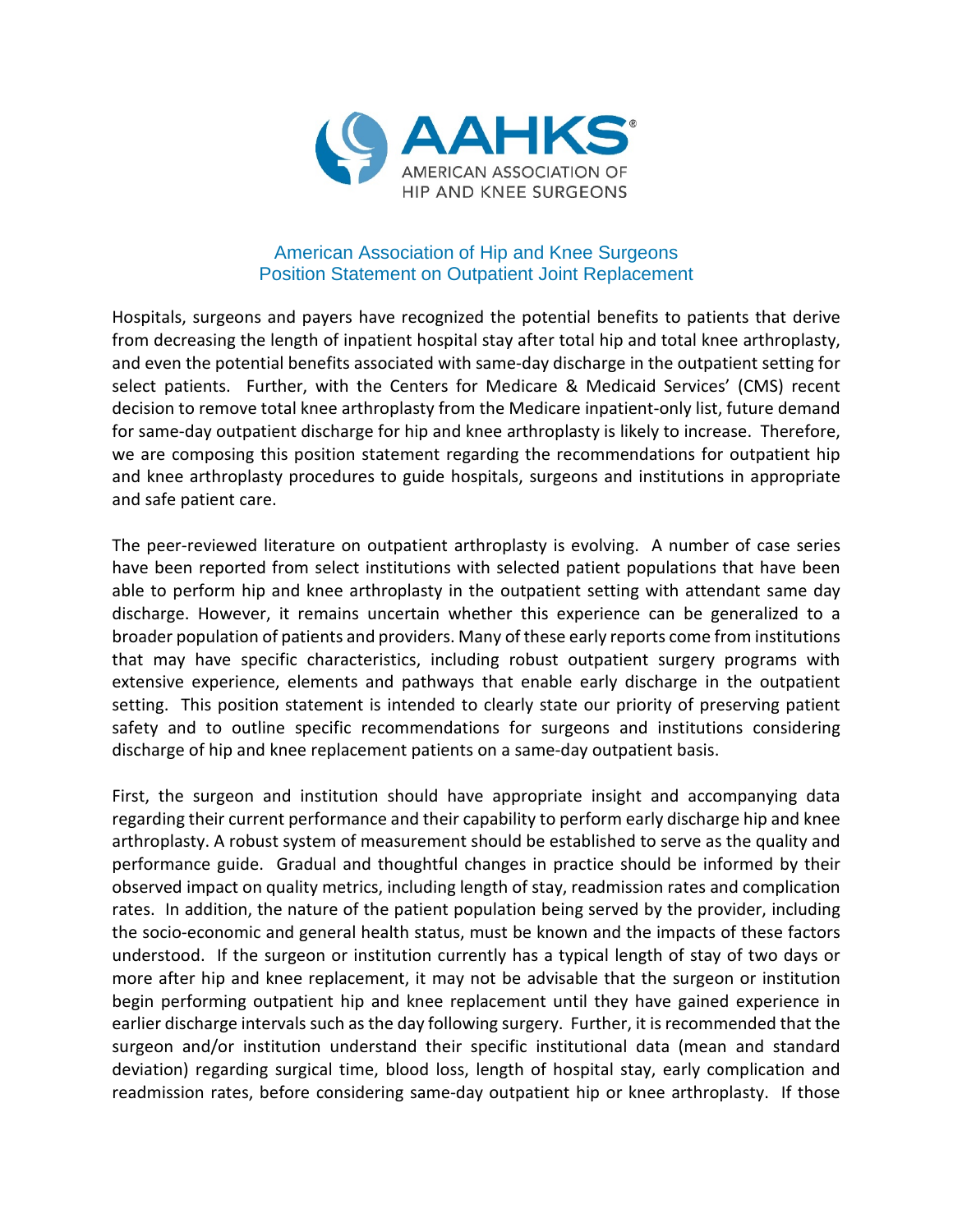metrics are not supportive of same-day discharge, it is recommended that the surgeon or institution not begin until the relevant metrics are improved and refined to demonstrate the capability to optimize and maintain patient safety.

The outpatient program should start with an emphasis on improved quality and safety outcomes. The essential elements of an outpatient surgery program are multiple and are focused around minimizing complications, maximizing patient safety and discharging the patient to an appropriate and safe environment. These essential program elements involve all aspects of the perioperative care continuum starting from the initial encounter with the patient considering hip or knee replacement all the way through the surgical procedure and including the postoperative period until the patient has safely recovered.

The essential elements identified that require optimization are:

- Patient selection (on medical grounds)
- Patient education and expectation management (e.g. preoperative "joint school")
- Social support and environmental factors (family or professional outpatient support)
- Clinical and surgical team expertise
- Institution facility or surgery center factors (history of successful team work and an environment conducive to optimizing surgical outcomes)
- Evidence based protocols and pathways for pain management, blood conservation, wound management, mobilization, and VTE prophylaxis.

Special attention should be paid to proper patient selection when considering outpatient sameday discharge for total hip and knee arthroplasty. Medical comorbidities should be minimal and patients should generally be relatively healthy, active, and at low risk for medical or surgical complications. While there is not a definitive medical risk stratification system, there are some factors that have proven useful to guide the medical team and practitioners in assessing the number of medical comorbidities and the extent to which they are adequately controlled. Special attention should be paid to those complications that can occur in the first 24 hours after a procedure such as over-sedation, urinary retention, nausea, vomiting, dehydration, and hypotension that could adversely affect patient safety.

The next program element should be a robust and detailed patient and family education program outlining the expectations and the necessary environment for optimal patient recovery and safety once discharged from the hospital or ambulatory surgery center. The patient should have adequate physical and social support during the initial recovery period when at home and must have full access to the medical and surgical team members until sufficiently recovered.

An additional critical program element is a team of medical staff capable and experienced in performing hip and knee arthroplasty in the outpatient setting whether in hospital or in ambulatory surgery center. The anesthesia team, the surgical team, and the recovery room staff should all be facile and experienced in outpatient early recovery discharge modalities that include adequate perioperative pain control, fluid resuscitation, early patient mobilization, and medical